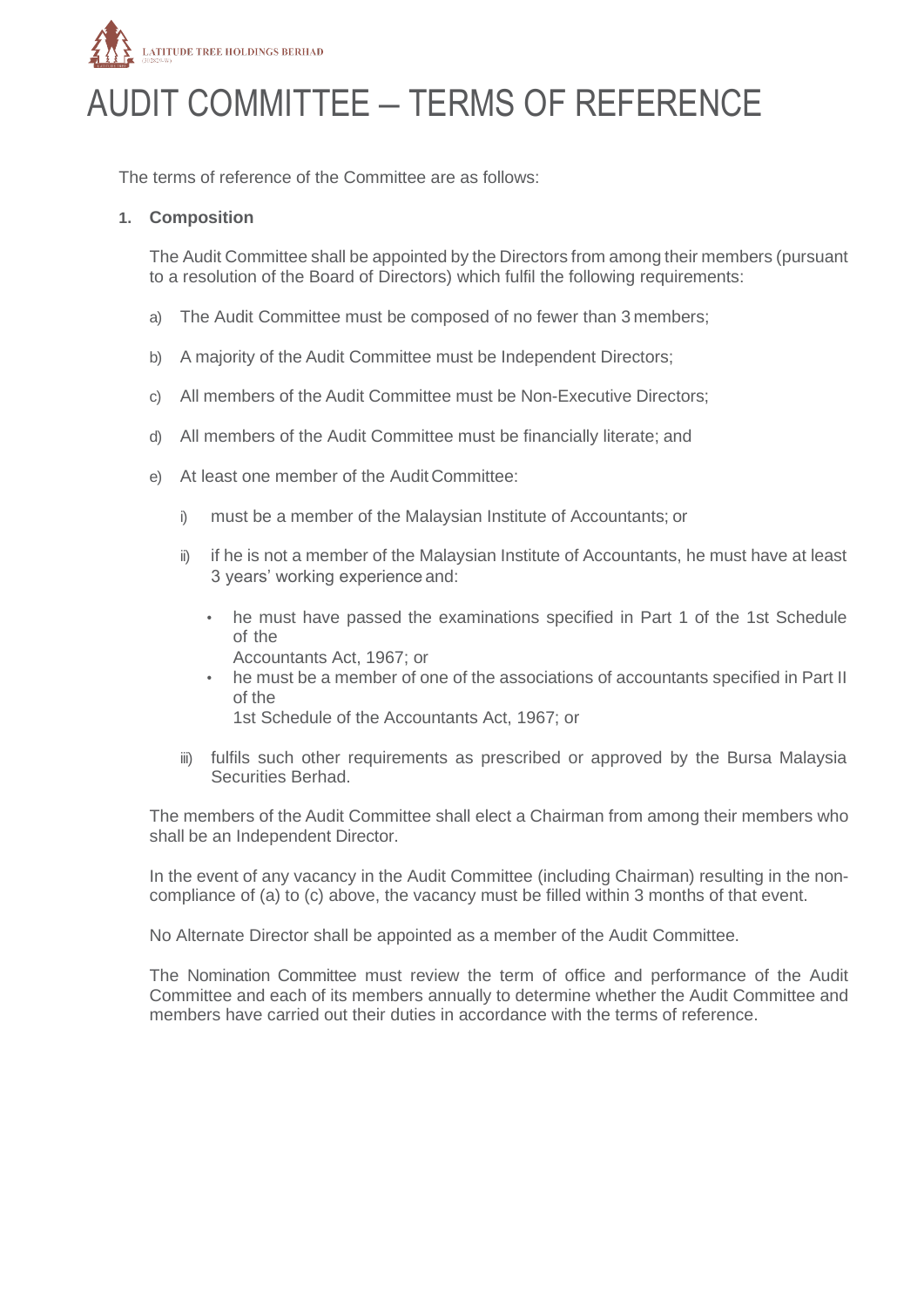

## AUDIT COMMITTEE – TERMS OF REFERENCE (CONT'D)

### **2. Functions**

The functions of the Audit Committee are as follows:

- a) Review the following and report the same to the Board of Directors:
	- i) with the external auditors, the audit plan;
	- ii) with the external auditors, his evaluation of the system of risk management and internal controls;
	- iii) with the external auditors, his audit report;
	- iv) the assistance given by the Company's employees to the external auditors; and
	- v) any related party transaction and conflict of interest situation that may arise within the Company or group including any transaction, procedure or course of conduct that raises questions of management integrity and the framework established.
- b) Toconsider the appointment/re-appointment of the external auditors and the audit fee and any issues regarding resignation or dismissal of external auditors before making a recommendation to the Board.
- c) To discuss with the external auditors before the audit commences, the nature and scope of the audit, and ensure co-ordination where more than one audit firm is involved;
- d) To review the quarterly and year-end financial statements of the Company, focusing particularly on:
	- any changes in or implementation of major accounting policies and practices;
	- significant matters highlighted including financial reporting issues, significant judgements made by management, significant and unusual events or transactions and how these matters are being addressed;
	- the going concern assumption; and
	- compliance with accounting standards and other legal requirements.
- e) To discuss problems and reservations arising from the interim and final audits, and any matter the auditor may wish to discuss (in the absence of management where necessary);
- f) To review the external auditors' management letter and management's response;
- g) To assist the Board in establishing an internal audit function which is independent of the activities it audits and to do the following:
	- review the adequacy of the scope, functions, competency and resources of the internal audit function, and that it has the necessary authority to carry out itswork;
	- review the internal audit programme and results of the internal audit process and where necessary, ensure that appropriate action is taken on the recommendations of the internal audit function;
	- review any appraisal or assessment of the performance of members of the internal audit function;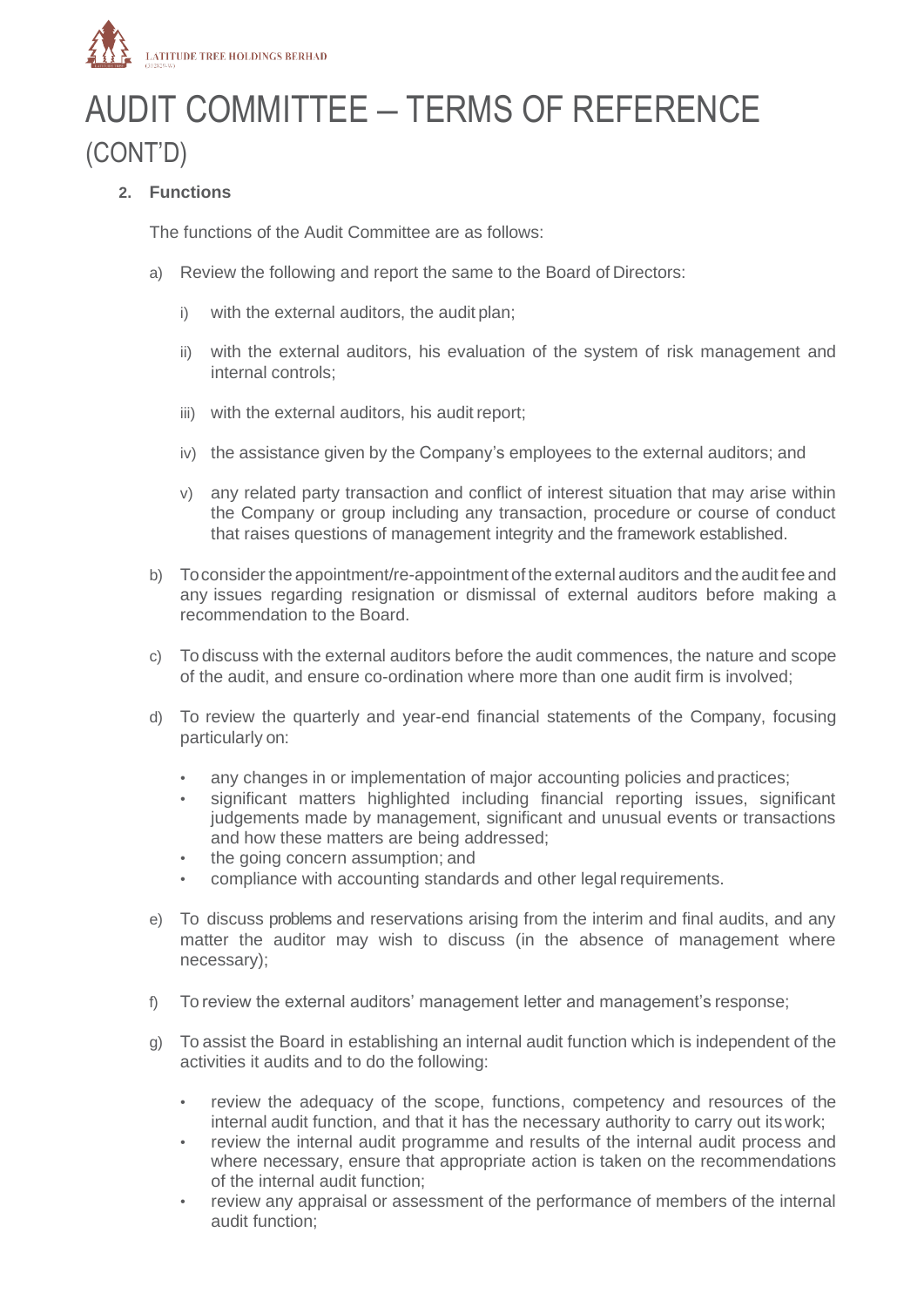

# AUDIT COMMITTEE – TERMS OF REFERENCE (CONT'D)

- approve any appointments or termination of senior staff members of the internal audit function;
- take cognisance of resignations of internal audit staff members (for in-house internal audit function) or the internal audit service provider (for out-sourced internal audit) and provide the resigning staff member or the internal audit service provider an opportunity to submit his reasons for resigning; and
- include in the Audit Committee report, a summary of the activities of the internal audit function or activity.
- h) To consider the major findings of any internal investigations and management's response;
- i) To consider other areas as defined by the Board.

### **3. Rights of the Audit Committee**

The Audit Committee shall, wherever necessary and reasonable for the Company to perform of its duties, in accordance with a procedure to be determined by the Board and at the cost of the Company:

- a) Have authority to investigate any matter within its terms of reference;
- b) Have the resources which are required to perform its duties;
- c) Have full and unrestricted access to any information pertaining to the Company;
- d) Have direct communication channels with employees of the Company, the external auditors and person(s) carrying out the internal audit function or activity (ifany);
- e) Be able to obtain independent professional or other advice;and
- f) Be able to convene meetings with the external auditors, the persons carrying out the internal audit function or both, excluding the attendance of other directors and employees of the Group, whenever deemed necessary.

### **4. Meetings**

The Audit Committee shall meet at least 4 times a year and such additional meetings as the Chairman shall decide in order to fulfil its duties. However, at least twice a year the Audit Committee shall meet with the external auditors, internal auditors or both, without executive Board members and employees present.

In addition, the Chairman may call a meeting of the Audit Committee if a request is made by any committee member, the Company's Chief Executive, or the internal or external auditors.

The Company Secretary or other appropriate senior official shall act as secretary of the Audit Committee and shall be responsible, in conjunction with the Chairman, for drawing up the agenda and circulating it, supported by explanatory documentation to committee members prior to each meeting.

The Secretary shall also be responsible for keeping the minutes of meetings of the Audit Committee, and circulating them to committee members and to the other members of the Board.